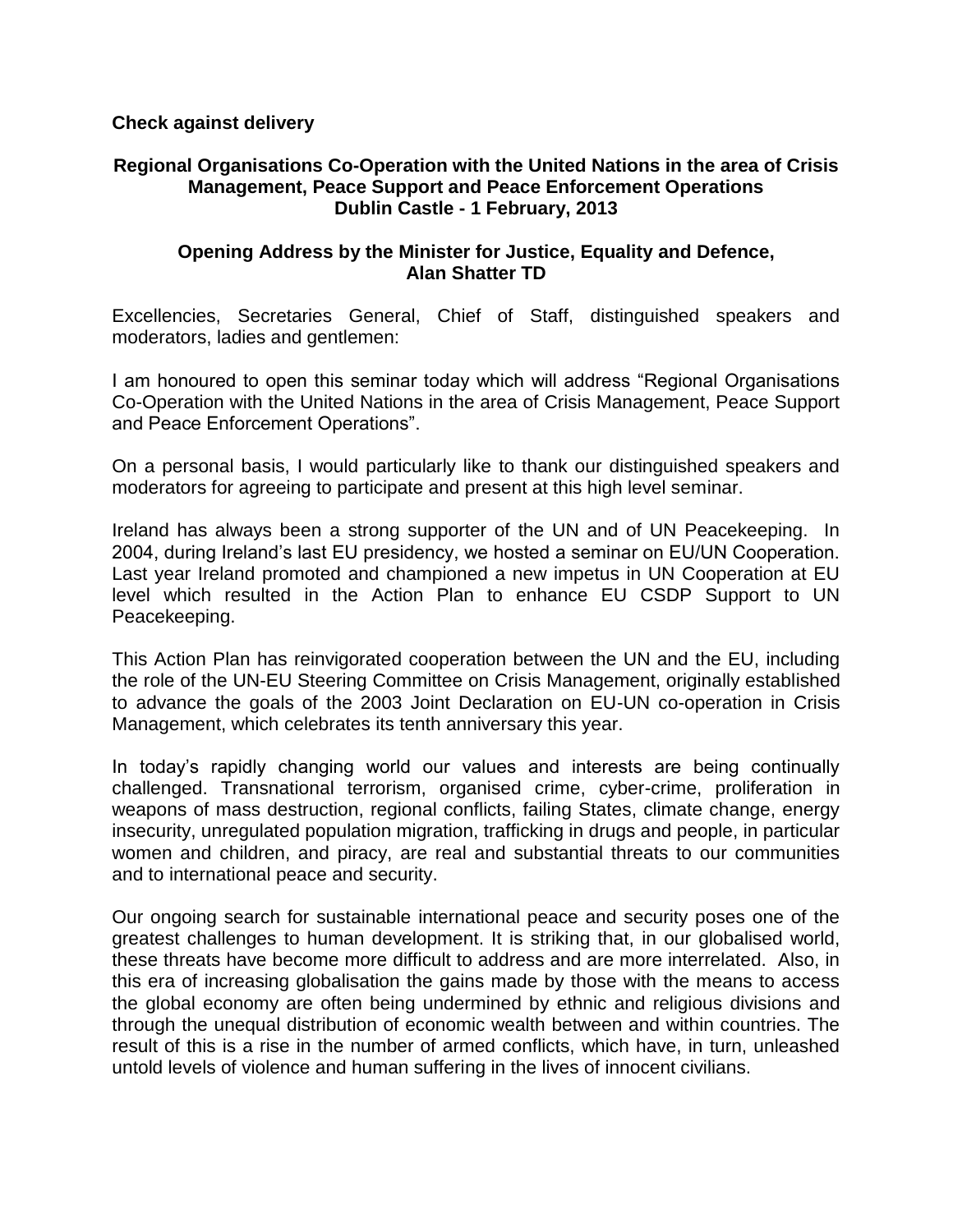In order to address these complex challenges, over the past decade, the peacekeeping environment has changed extensively. Peacekeeping operations have grown in number, complexity and robustness. While military contributions remain the backbone of many peacekeeping operations, the many faces of peacekeeping now include civilians, police officers, administrators, economists, legal experts, electoral observers and human rights monitors to name but a few.

In addition, the "Regionalisation" of peace operations is also a very significant trend of recent years. We are seeing an increasingly prominent role being assumed by organisations such as the EU, NATO, the African Union, the Economic Community of West African States (ECOWAS), the Association of South East Asian Nations (ASEAN) and the Arab League in leading or supporting peacekeeping operations authorised by the UN Security Council.

The deployment of multiple UN authorised missions, involving multiple regional organisations and international partners, present in the same theatre of operation, for example Somalia, Kosovo, Afghanistan, is a significant challenge, impacting on the UN's role in maintaining international peace and security. In that regard, the EU, NATO and the African Union are now major players in UN mandated peace support and peace enforcement operations. Ongoing and emerging conflicts and tensions in the Middle East, Africa, Central America and elsewhere ensure a continuing demand for UN peacekeepers.

The changing and evolving nature of peacekeeping operations brings with it new challenges, requiring new capabilities and skills. As we endeavour to tackle or indeed overcome these many challenges, some of which I have mentioned earlier, such as failing States and regional conflicts, this will require us to strengthen the United Nations and the international response to these crises.

In an increasingly globalised world, the impact of destabilisation and conflict in one part of the globe, can have very significant effects elsewhere. No community or State is immune to this, as we have seen to our cost. As part of the international community of nation States, we all have a stake in ensuring international peace and security, human rights and the rule of law, and, in turn, a responsibility to support multilateral efforts to this end, including through the commitment of peacekeepers to UN operations.

Support for and an agreement to make forces available for UN peacekeeping operations is a fundamental commitment made by all Member States of the UN. Since the foundation of the UN, EU member States have traditionally been strong supporters and participants in UN peacekeeping operations' both bilaterally and, more recently, through international organisations such as the EU and NATO and in providing support to the African Union. However, in recent times we have seen a considerable reduction in the participation in UN peacekeeping operations by the forces of EU Member States, particularly in Africa.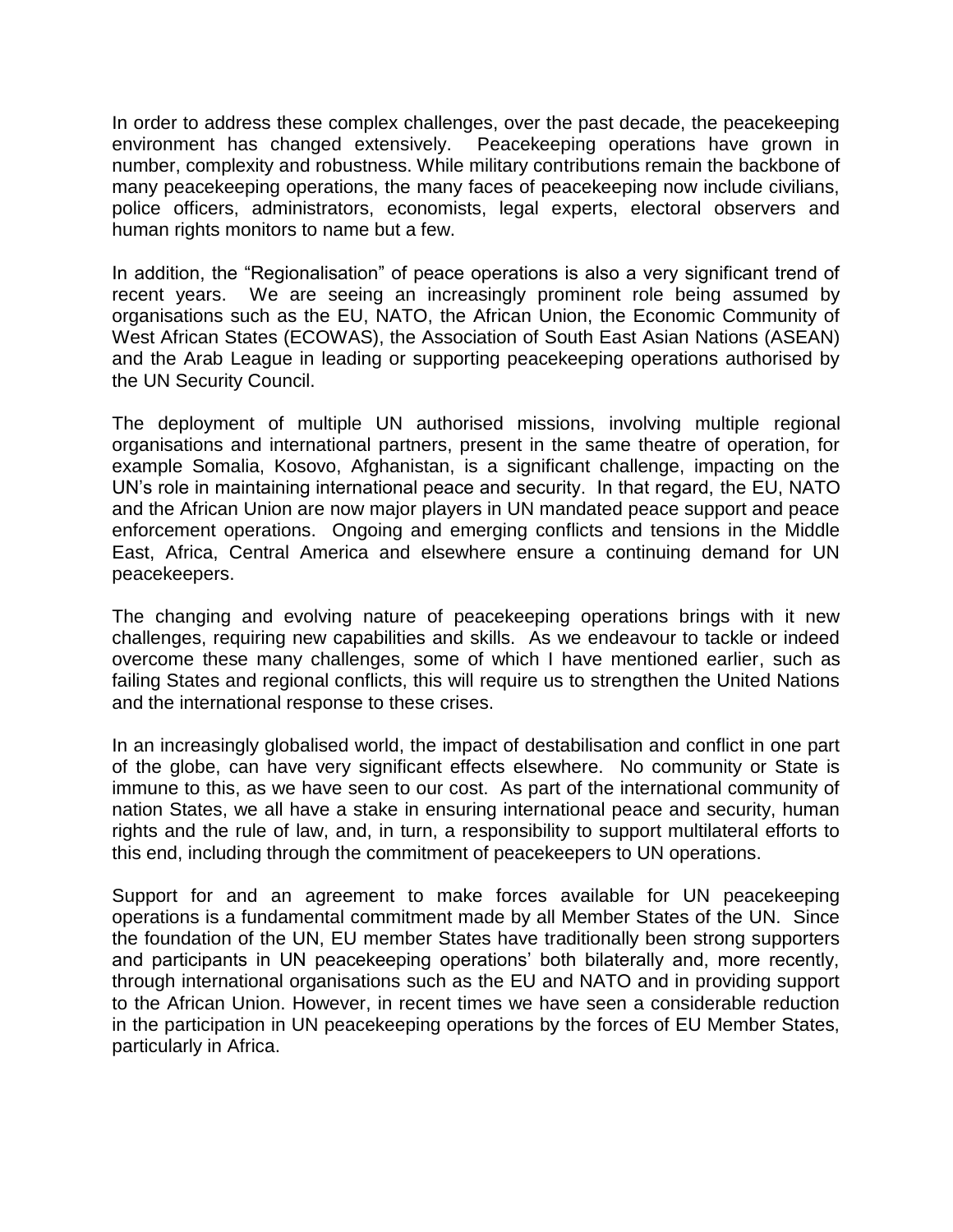For example, of the top 20 contributors of uniformed personnel to UN Peacekeeping operations as of 31 May 2012 only one was from an EU Member State, which contributed some 1,159 personnel. In 2008, four EU Member States were listed in the top 20 contributors – contributing some 7,300 personnel. While the contribution of EU Member States uniformed personnel has been steadily declining over the years, it is of note that eleven EU Member States are listed in the top 20 providers of assessed contributors to the UN Peacekeeping budget in 2012.

If we go back to the 1950s, most of the peacekeepers provided to UN operations were from EU countries. However, this trend changed in the 1990s. The statistics show that this trend has continued into the 21<sup>st</sup> Century, with the largest troop contributors now coming from South Asian countries - such as Pakistan, Bangladesh, India, Sri Lanka and Nepal - and Africa (Ghana, Nigeria). Also, there is a significant contribution of troops to UN led Operations from Arab and Latin American countries.

The statistics demonstrate a significant lack of balance in how the burden of peacekeeping is shared among the UN Member States, most evidenced in terms of the level of participation by the EU in UN missions in Africa. While the EU, US and Japan fund 80% of the UN peacekeeping budget, they provide a tiny proportion of uniformed personnel to peacekeeping operations.

This issue is further exemplified within the EU when we look at UN peacekeeping in sub-Saharan Africa, where the EU funds a huge proportion of the bill and only contributes 0.5% of the troops. With standing forces currently amounting to about 1.7 million personnel, the Union contributes only 383 personnel to UN sub-Saharan African peacekeeping operations.

So, notwithstanding the EU's financial commitment and our principled statements in relation to UN peacekeeping and the EU's Africa Strategy, the reality is that the major financial contributors, who have at their disposal the most effective military capabilities and the capacity to support such operations, contribute little to the effectiveness of UN peacekeeping on the ground.

The founding principles of the UN dictate that a threat to international peace and security is a threat to all of the international community and that we all have an obligation to respond to that threat including an undertaking to provide armed forces in response to a call from the Security Council. Article 43 of the United Nations Charter provides that:

*"All Members of the United Nations, in order to contribute to the maintenance of international peace and security, undertake to make available to the Security Council, on its call and in accordance with a special agreement or agreements, armed forces, assistance, and facilities, including rights of passage, necessary for the purpose of maintaining international peace and security."*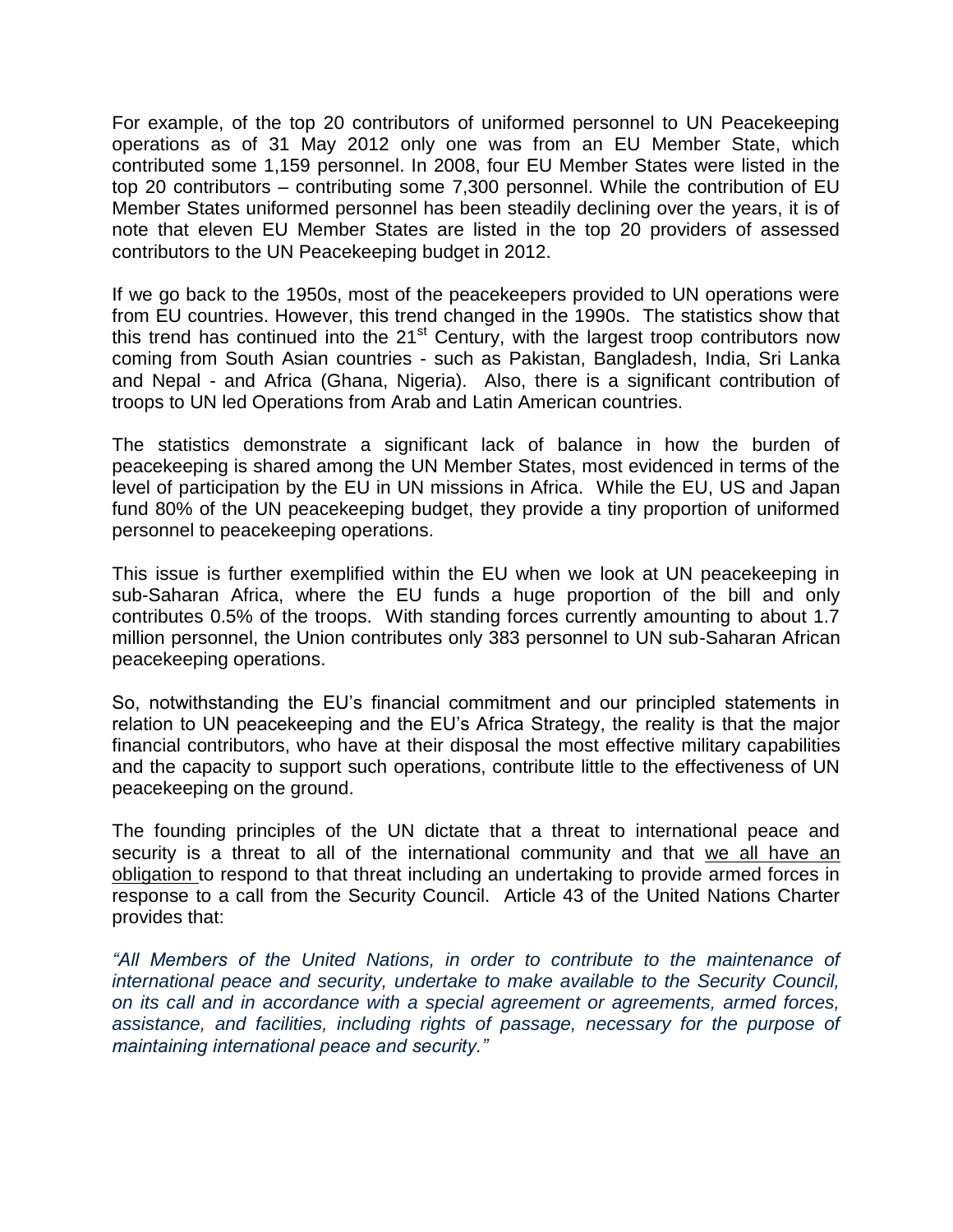Obviously we are all facing significant financial constraints and major cuts in Defence budgets. That said, I am very interested to explore the other reasons why EU Member States are reticent to contribute military forces to UN Peacekeeping and Crisis Management Operations.

I am of the view that, notwithstanding the financial situation the EU faces today in contributing to UN peacekeeping, and in peacekeeping and crisis management generally, it is not primarily a lack of financial resources, nor is it a lack of personnel, nor a lack of capabilities. I think the issue we face today is a **lack of political will** and the commitment to use the resources, the personnel and the capabilities we have, for a common good.

To address this we need to create among our politicians, our administrators and our publics, the concept of UN peacekeeping as a common good which contributes to all of our security. As we have seen in the recent past, security failures, in particular in our neighbourhood, including sub-Saharan Africa, pose a very real and immediate threat to the safety and security of our peoples. A threat to international peace and security wherever it arises, is a threat to the security of all of the international community. We all have an obligation to respond to that threat including an undertaking to provide effective, professional and capable armed forces in response to a call from the Security Council.

Within the EU we have a range of capabilities which can enhance the effectiveness of UN peacekeeping operations. For example, Transport helicopters to move troops rapidly in theatre, highly mobile units which can be utilised as quick reaction forces, air and land base surveillance assets, attack helicopters, well armed and highly trained troops and special forces.

We need only look at the recent intervention of French Forces in Mali to see how a highly trained and well equipped force of 2,500 personnel has reversed the downward spiral in that country. The protagonists may not have gone away but the malaise has been stopped and a space created to restore the sovereignty and territorial integrity of the Malian State. We need to look at how we can now do more in this way in support of UN peacekeeping operations.

While our Seminar today is focused on finding practical ways of getting the UN and regional organisations to work together, there is a more fundamental dilemma facing the international community. Before we address the challenges of mounting a mission, we must first have a consensus among States to grant a mandate to intervene. As things stand, the major impediment to action is not the practical difficulty of finding the resources – difficult as that challenge can be. Too often, there is simply no political consensus to act.

On other occasions, there may be a widespread consensus among nations to take action. However, an objection by a single permanent member of the UN Security council can override the general consensus. Too often, the international response to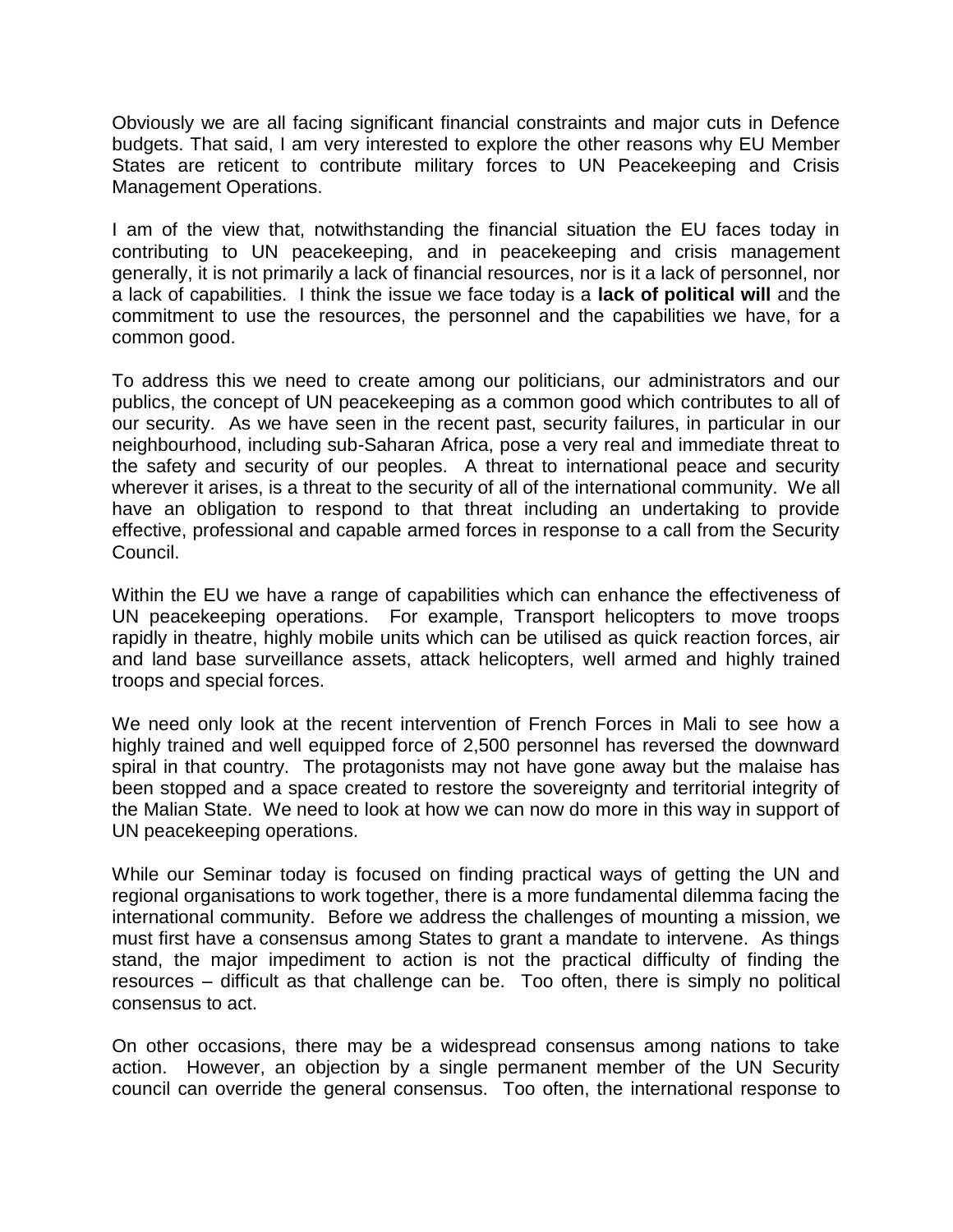conflict and human suffering appears locked in circular negotiations, in hand wringing, in mutual denunciation between States and, ultimately, nothing of value happens due to a political paralysis.

We have only to look at the international response to the current tragedy in Syria for the latest example unfolding while the world looks on. To date it is estimated that there have been in excess of 60,000 deaths, a substantially greater number injured and an unaccountable number of atrocities and gross violations of human rights. It is estimated that there are in excess of 600,000 Syrian refugees and it is estimated that should the conflict continue for another six months the numbers of refugees could exceed one million.

It is without doubt the case that the conditions necessary for a successful intervention may not presently exist and that there may not be at present practical action that can be taken to end this tragic conflict. It is also true that in the face of suffering, our natural inclination to intervene must be tempered by cool judgment. An ill timed intrusion before the parties are ready to co-operate may make matters worse, not better and may result in those deployed by way of a peacekeeping or peace enforcement mission becoming the targets of one or more warring factions. Sometimes in international conflict management, with hindsight, it may even be the case that the minority view that opposed intervention is vindicated.

There is however no way of knowing this with certainty and the unfortunate reality is that as the world looks on, many thousands more will die and there may be hundreds of thousands more refugees. An interesting question is whether the decision making structure of the UN Security Council simply reflects the harsh realities of the world we live in or whether we can do better and, if so, how should that architecture change?

Strictly speaking, these fundamental questions might be regarded as lying outside our remit today. However, it would be remiss of me as Minister for Defence not to acknowledge that these issues that form part of the backdrop to any discussion about international peace support operations.

Clearly, Ireland will continue to be a very strong supporter of the UN as the sole guarantor of legitimacy in peace support operations. UN peace support operations have proved outstandingly successful in so many crisis situations. When the members agree, the UN can act. The challenge is for the international community, and perhaps most especially the permanent members of the Security Council, to rise above national interest, to be mindful of the greater good and give the UN the chance it deserves.

That said, I believe that this seminar on European Union, NATO and African Union cooperation with the United Nations in the area of Crisis Management and Peacekeeping Operations will afford us the opportunity to examine how we can foster more effective co-operation and build partnerships both across regional organisations and between these organisations and the UN, in order to enhance the effectiveness of UN mandated peacekeeping operations. I am also very interested in hearing the views of today's